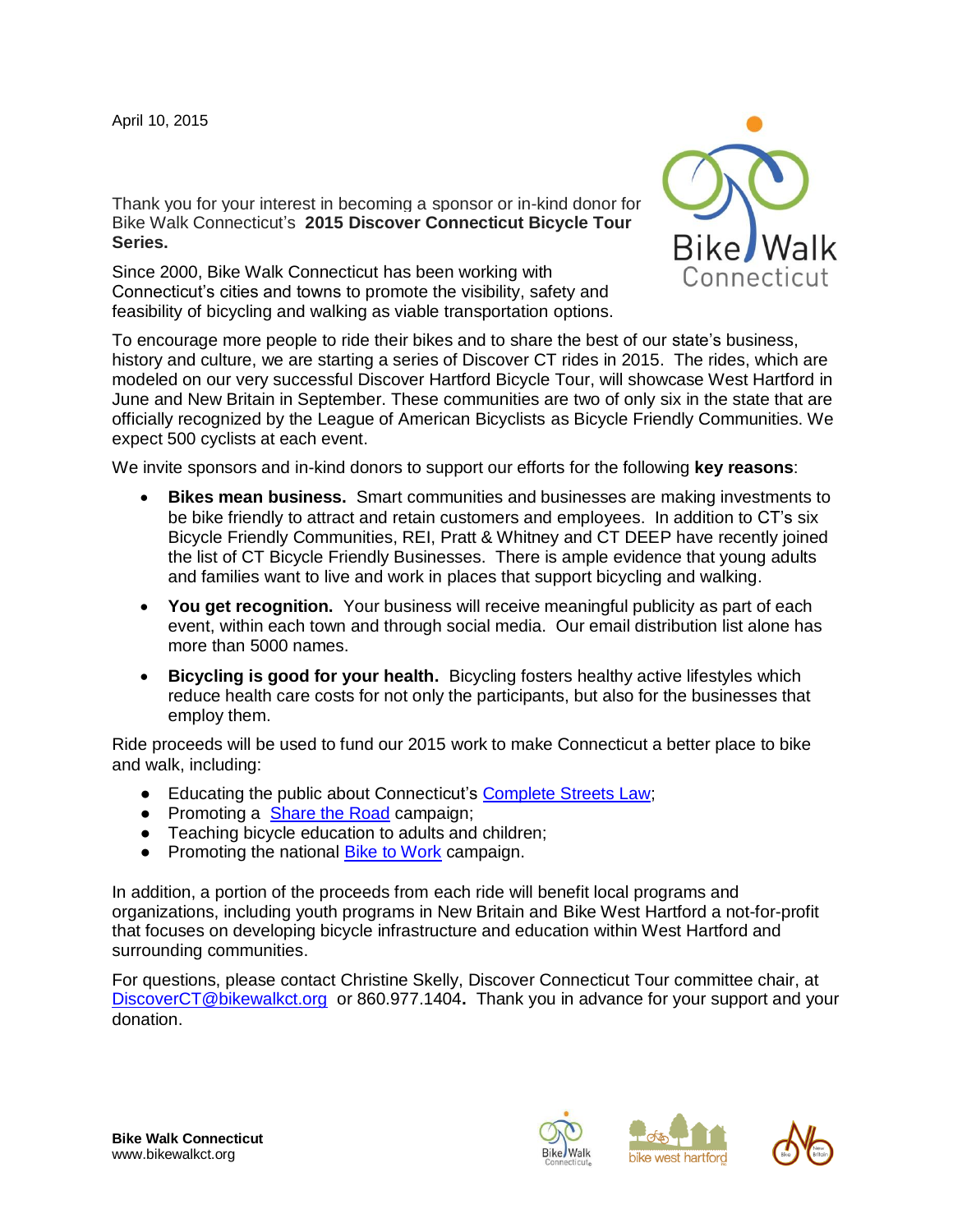

## **Discover Connecticut Bicycle Tour Series 2015 Sponsorship Opportunities**

Bike Walk Connecticut, Inc., a 501(c)(3) organization, is launching a series of one-day bicycle rides and a multiday ride across Connecticut to "discover" different Connecticut communities. In 2015, Bike Walk Connecticut will host one-day rides in West Hartford (June) and New Britain (September). **For more information, please contact Discover Connecticut Bicycle Tour chair Christine Skelly at [DiscoverCT@bikewalkct.org](mailto:DiscoverCT@bikewalkct.org) or 860.977.1404.**

| <b>Sponsor Benefits</b>                                                                        | <b>Title</b><br><b>Sponsor</b> | Leadership<br><b>Sponsor</b> | <b>Gold</b><br><b>Sponsor</b> | <b>Silver</b><br><b>Sponsor</b> | <b>Bronze</b><br><b>Sponsor</b> | <b>Friend</b><br><b>Sponsor</b> |
|------------------------------------------------------------------------------------------------|--------------------------------|------------------------------|-------------------------------|---------------------------------|---------------------------------|---------------------------------|
| Exclusive sponsorship opportunity for Tour Series                                              |                                |                              |                               |                                 |                                 |                                 |
| Speaking opportunity at 2015 Discover CT events                                                |                                |                              |                               |                                 |                                 |                                 |
| Company name on Tour Series banner                                                             |                                |                              |                               |                                 |                                 |                                 |
| Company name on primary Tour give-away in<br>order of sponsorship level                        |                                |                              |                               |                                 |                                 |                                 |
| Opportunity to host a specific bike route rest stop                                            |                                |                              |                               |                                 |                                 |                                 |
| Complimentary registration for sponsor employee<br>or family member                            | 15                             | 10                           | 5                             | $\overline{2}$                  |                                 |                                 |
| Opportunity to display your company's product or<br>service                                    |                                |                              |                               |                                 |                                 |                                 |
| Company name on Bike Walk CT website and<br>promotional material in order of sponsorship level |                                |                              |                               |                                 |                                 |                                 |
| Company name on route maps                                                                     |                                |                              |                               |                                 |                                 |                                 |
| <b>Sponsorship Fee</b>                                                                         | \$10,000                       | \$5,000                      | \$2,500                       | \$1,000                         | \$500                           | \$100                           |